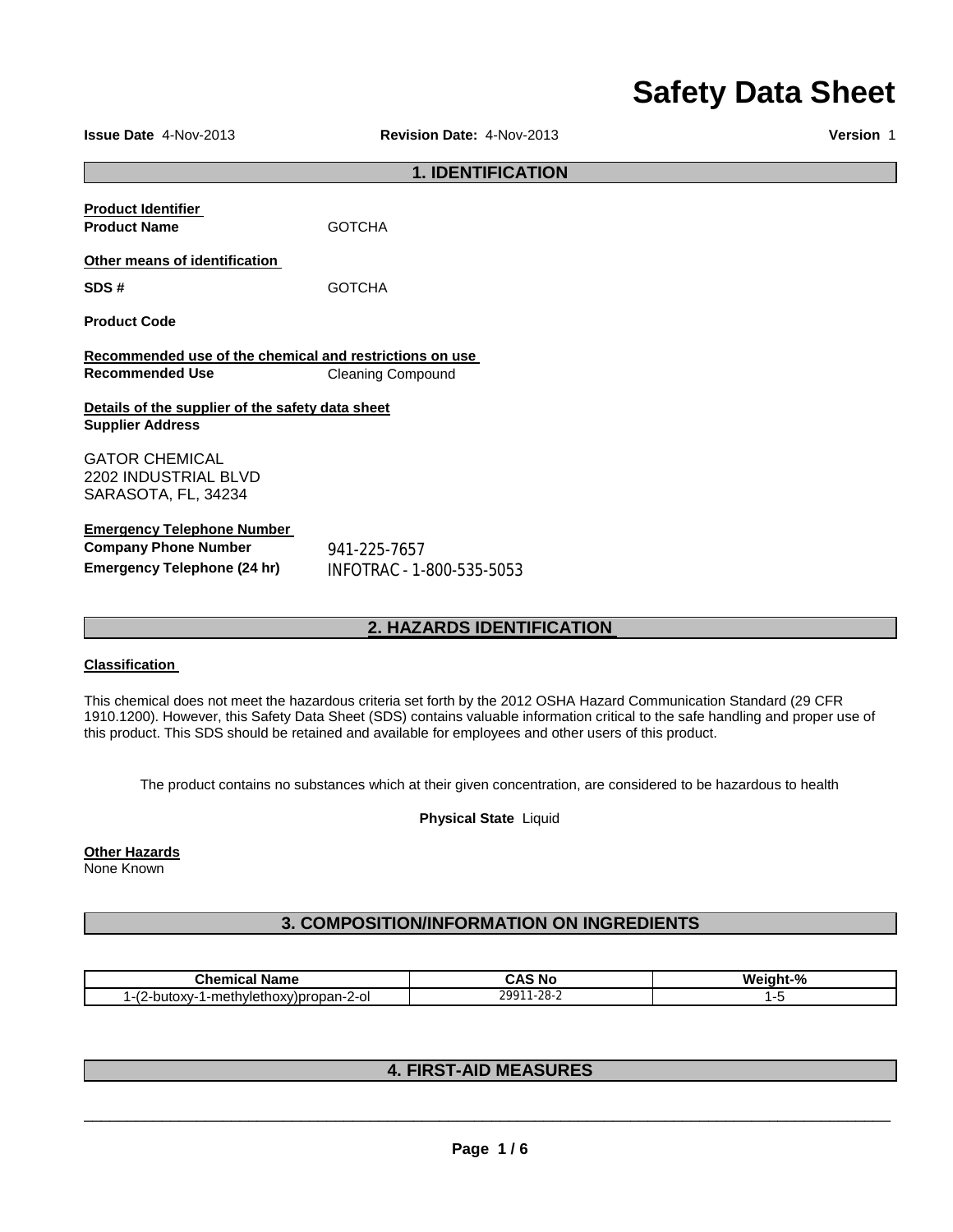#### \_\_\_\_\_\_\_\_\_\_\_\_\_\_\_\_\_\_\_\_\_\_\_\_\_\_\_\_\_\_\_\_\_\_\_\_\_\_\_\_\_\_\_\_\_\_\_\_\_\_\_\_\_\_\_\_\_\_\_\_\_\_\_\_\_\_\_\_\_\_\_\_\_\_\_\_\_\_\_\_\_\_\_\_\_\_\_\_\_\_\_\_\_ **First Aid Measures**

| <b>Eye Contact</b>                  | Rinse thoroughly with plenty of water for at least 15 minutes, lifting lower and upper eyelids.<br>Consult a physician. |
|-------------------------------------|-------------------------------------------------------------------------------------------------------------------------|
| <b>Skin Contact</b>                 | Wash off immediately with plenty of water for at least 15 minutes.                                                      |
| <b>Inhalation</b>                   | Remove to fresh air.                                                                                                    |
| Ingestion                           | Clean mouth with water and drink afterwards plenty of water.                                                            |
| Most important symptoms and effects |                                                                                                                         |

**Symptoms Direct contact with eyes may cause temporary irritation.** 

#### **Indication of any immediate medical attention and special treatment needed**

**Notes to Physician**  Treat symptomatically.

### **5. FIRE-FIGHTING MEASURES**

#### **Suitable Extinguishing Media**

Use extinguishing measures that are appropriate to local circumstances and the surrounding environment.

**Unsuitable Extinguishing Media** Not determined.

#### **Specific Hazards Arising from the Chemical**

Non-flammable.

#### **Protective equipment and precautions for firefighters**

As in any fire, wear self-contained breathing apparatus pressure-demand, MSHA/NIOSH (approved or equivalent) and full protective gear.

## **6. ACCIDENTAL RELEASE MEASURES**

#### **Personal precautions, protective equipment and emergency procedures**

| <b>Personal Precautions</b>      | Use personal protective equipment as required.        |
|----------------------------------|-------------------------------------------------------|
| <b>Environmental Precautions</b> | See Section 12 for additional Ecological Information. |

#### **Methods and material for containment and cleaning up**

| <b>Methods for Containment</b> | Prevent further leakage or spillage if safe to do so. |
|--------------------------------|-------------------------------------------------------|
| <b>Methods for Clean-Up</b>    | Keep in suitable, closed containers for disposal.     |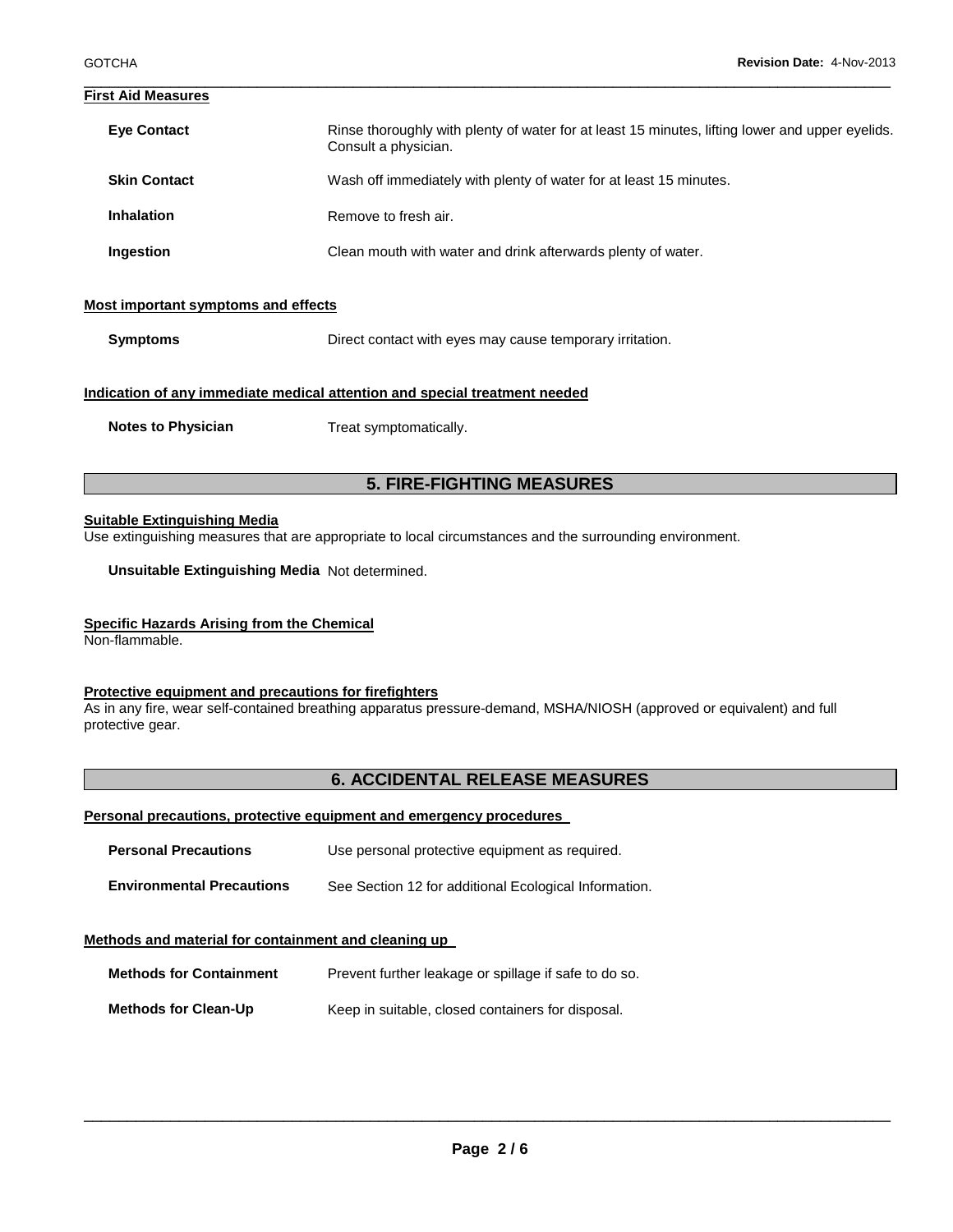#### \_\_\_\_\_\_\_\_\_\_\_\_\_\_\_\_\_\_\_\_\_\_\_\_\_\_\_\_\_\_\_\_\_\_\_\_\_\_\_\_\_\_\_\_\_\_\_\_\_\_\_\_\_\_\_\_\_\_\_\_\_\_\_\_\_\_\_\_\_\_\_\_\_\_\_\_\_\_\_\_\_\_\_\_\_\_\_\_\_\_\_\_\_ **7. HANDLING AND STORAGE**

| <b>Precautions for safe handling</b>                                  |                                                                                                         |
|-----------------------------------------------------------------------|---------------------------------------------------------------------------------------------------------|
| <b>Advice on Safe Handling</b>                                        | Handle in accordance with good industrial hygiene and safety practice.                                  |
| Conditions for safe storage, including any incompatibilities          |                                                                                                         |
| <b>Storage Conditions</b>                                             | Keep containers tightly closed in a dry, cool and well-ventilated place.                                |
| <b>Incompatible Materials</b>                                         | Strong acids.                                                                                           |
| 8. EXPOSURE CONTROLS/PERSONAL PROTECTION                              |                                                                                                         |
| <b>Exposure Guidelines</b>                                            | No exposure guidelines known for ingredients. Apply good industrial hygiene practices.                  |
| <b>Appropriate engineering controls</b>                               |                                                                                                         |
| <b>Engineering Controls</b>                                           | Apply technical measures to comply with the occupational exposure limits. Eyewash<br>stations. Showers. |
| Individual protection measures, such as personal protective equipment |                                                                                                         |
| <b>Eye/Face Protection</b>                                            | Avoid contact with eyes.                                                                                |
| <b>Skin and Body Protection</b>                                       | Wear suitable protective clothing.                                                                      |
| <b>Respiratory Protection</b>                                         | Ensure adequate ventilation, especially in confined areas.                                              |
|                                                                       | General Hygiene Considerations Handle in accordance with good industrial hygiene and safety practice.   |

## **9. PHYSICAL AND CHEMICAL PROPERTIES**

### **Information on basic physical and chemical properties**

| <b>Physical State</b><br>Appearance<br>Color | Liquid<br>Not determined<br>Not determined | Odor<br><b>Odor Threshold</b> | Not determined<br>Not determined |
|----------------------------------------------|--------------------------------------------|-------------------------------|----------------------------------|
| <b>Property</b>                              | Values                                     | Remarks • Method              |                                  |
| рH                                           | Not determined                             |                               |                                  |
| <b>Melting Point/Freezing Point</b>          | Not determined                             |                               |                                  |
| <b>Boiling Point/Boiling Range</b>           | Not determined                             |                               |                                  |
| <b>Flash Point</b>                           | Not flammable                              |                               |                                  |
| <b>Evaporation Rate</b>                      | Not determined                             |                               |                                  |
| <b>Flammability (Solid, Gas)</b>             | Liquid-not applicable                      |                               |                                  |
| <b>Upper Flammability Limits</b>             | Not applicable                             |                               |                                  |
| <b>Lower Flammability Limit</b>              | Not applicable                             |                               |                                  |
| <b>Vapor Pressure</b>                        | Not determined                             |                               |                                  |
| <b>Vapor Density</b>                         | Not determined                             |                               |                                  |
| <b>Specific Gravity</b>                      | Not determined                             |                               |                                  |
| <b>Water Solubility</b>                      | Soluble in water                           |                               |                                  |
| Solubility in other solvents                 | Not determined                             |                               |                                  |
| <b>Partition Coefficient</b>                 | Not determined                             |                               |                                  |
| <b>Autoignition Temperature</b>              | Not determined                             |                               |                                  |
| <b>Decomposition Temperature</b>             | Not determined                             |                               |                                  |
| <b>Kinematic Viscosity</b>                   | Not determined                             |                               |                                  |
| <b>Dynamic Viscosity</b>                     | Not determined                             |                               |                                  |
| <b>Explosive Properties</b>                  | Not an explosive                           |                               |                                  |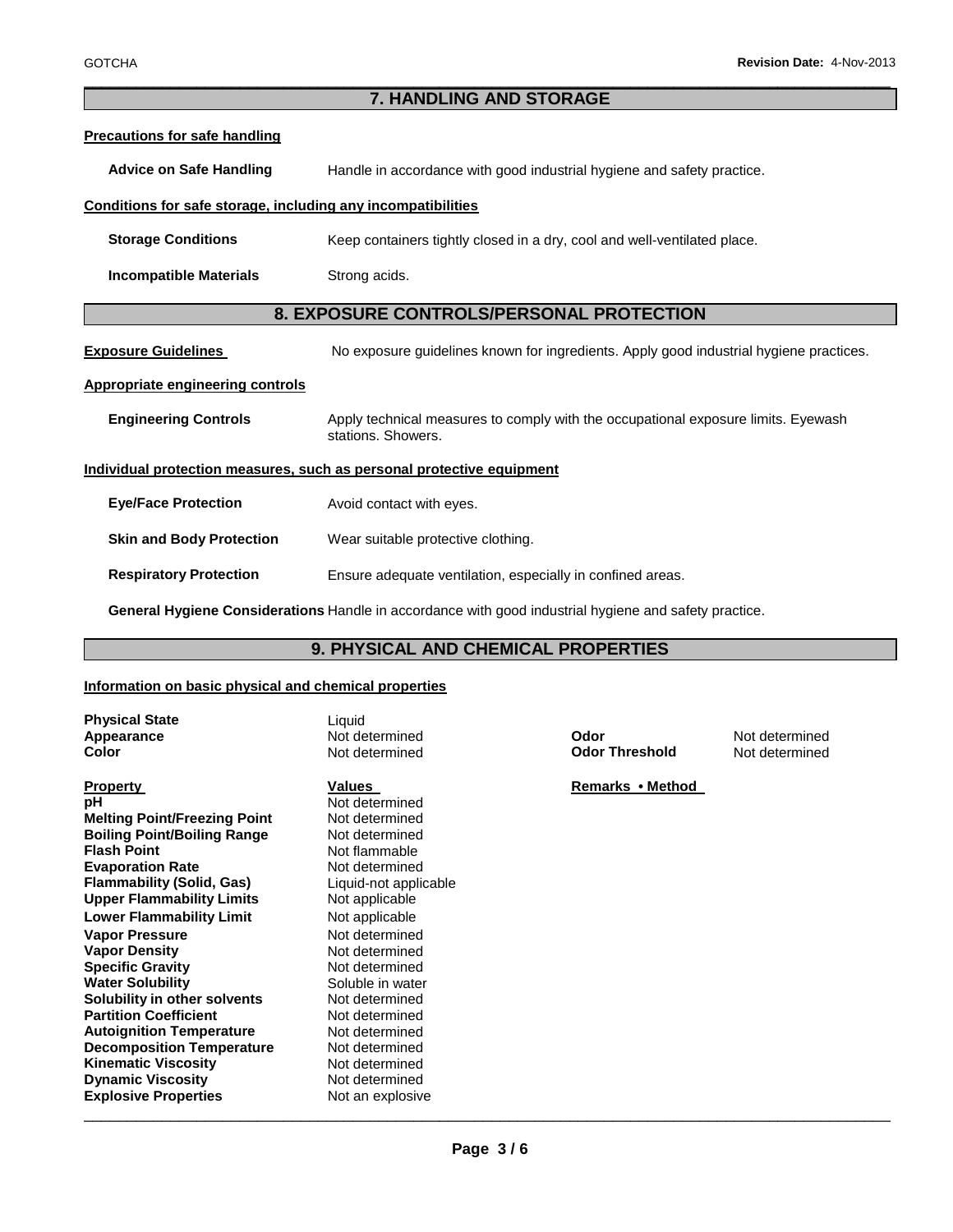### **Oxidizing Properties Not an oxidizer**

## **10. STABILITY AND REACTIVITY**

\_\_\_\_\_\_\_\_\_\_\_\_\_\_\_\_\_\_\_\_\_\_\_\_\_\_\_\_\_\_\_\_\_\_\_\_\_\_\_\_\_\_\_\_\_\_\_\_\_\_\_\_\_\_\_\_\_\_\_\_\_\_\_\_\_\_\_\_\_\_\_\_\_\_\_\_\_\_\_\_\_\_\_\_\_\_\_\_\_\_\_\_\_

#### **Reactivity**

Not reactive under normal conditions.

#### **Chemical Stability**

Stable under recommended storage conditions.

#### **Possibility of Hazardous Reactions**

None under normal processing.

#### **Conditions to Avoid**

Keep out of reach of children.

#### **Incompatible Materials**

Strong acids.

#### **Hazardous Decomposition Products**

None known based on information supplied.

| <b>11. TOXICOLOGICAL INFORMATION</b>     |                                                       |  |
|------------------------------------------|-------------------------------------------------------|--|
| Information on likely routes of exposure |                                                       |  |
| <b>Product Information</b>               |                                                       |  |
| <b>Eye Contact</b>                       | Avoid contact with eyes.                              |  |
| <b>Skin Contact</b>                      | Repeated exposure may cause skin dryness or cracking. |  |
| <b>Inhalation</b>                        | Avoid breathing vapors or mists.                      |  |
|                                          |                                                       |  |

## **Component Information**

| <b>Chemical Name</b>                                                                                          | Oral LD50 | Dermal LD50 | <b>Inhalation LC50</b> |
|---------------------------------------------------------------------------------------------------------------|-----------|-------------|------------------------|
| $1-(2$ -butoxy-1-methylethoxy)propan-2-ol   LD50 Oral - rat - 4,000 mg/kg   LD50 Dermal - rat - > 2,000 mg/kg |           |             |                        |
| 29911-28-2                                                                                                    |           |             |                        |

#### **Information on physical, chemical and toxicological effects**

**Ingestion Do not taste or swallow.** 

**Symptoms** Please see section 4 of this SDS for symptoms.

#### **Delayed and immediate effects as well as chronic effects from short and long-term exposure**

**Carcinogenicity** This product does not contain any carcinogens or potential carcinogens as listed by OSHA, IARC or NTP.

#### **Numerical measures of toxicity**

Calculated ATE (Oral) of this mixture is > 38000 mg/L

## **12. ECOLOGICAL INFORMATION**

#### **Ecotoxicity**

#### **Component Information**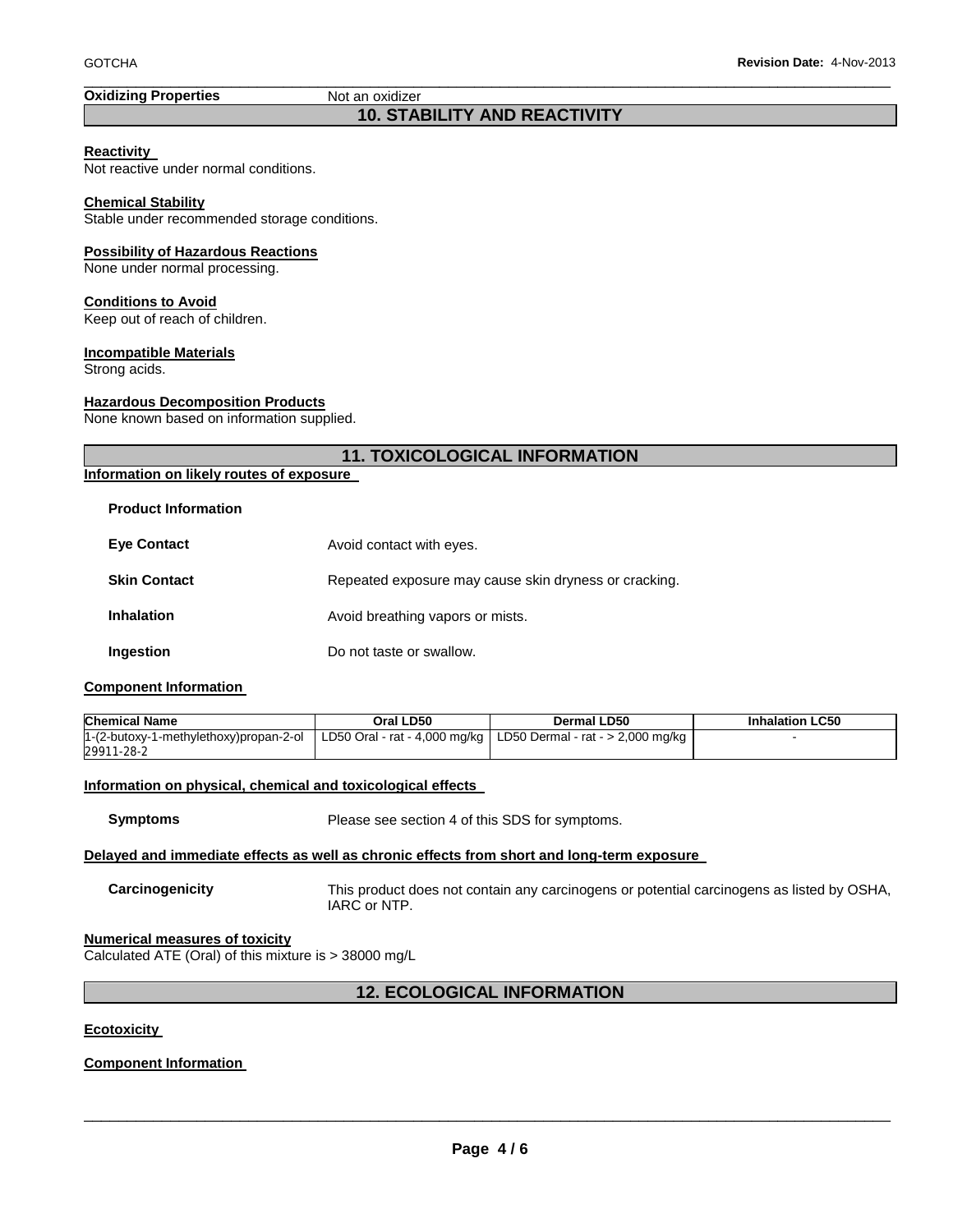| <b>Chemical Name</b>     | Algae/aguatic plants     | Fish                              | <b>Toxicity to</b> | Crustacea              |
|--------------------------|--------------------------|-----------------------------------|--------------------|------------------------|
|                          |                          |                                   | microorganisms     |                        |
| $1-(2$ -butoxy-1-        | $\overline{\phantom{a}}$ | $ LC50 - other fish - 841 mg/1 -$ |                    | EC50 - Daphnia magna - |
| methylethoxy)propan-2-ol |                          | 96 h                              |                    | 1,000 mg/l - 48 h      |
| 29911-28-2               |                          |                                   |                    |                        |

#### **Persistence/Degradability**

Not determined

#### **Bioaccumulation**

Not determined

## **Mobility**

Not Determined

#### **Other Adverse Effects**

Not determined

## **13. DISPOSAL CONSIDERATIONS**

#### **Waste Treatment Methods**

| Disposal of Wastes     | Disposal should be in accordance with applicable regional, national and local laws and<br>regulations. |
|------------------------|--------------------------------------------------------------------------------------------------------|
| Contaminated Packaging | Disposal should be in accordance with applicable regional, national and local laws and<br>regulations. |

## **14. TRANSPORT INFORMATION**

| <b>Note</b> | Please see current shipping paper for most up to date shipping information, including<br>exemptions and special circumstances. |
|-------------|--------------------------------------------------------------------------------------------------------------------------------|
| <u>DOT</u>  | Not regulated                                                                                                                  |
| <u>IATA</u> | Not regulated                                                                                                                  |
| <b>IMDG</b> | Not regulated                                                                                                                  |

## **15. REGULATORY INFORMATION**

## **International Inventories**

Not determined

#### **US Federal Regulations**

#### **SARA 313**

Section 313 of Title III of the Superfund Amendments and Reauthorization Act of 1986 (SARA). This product contains a chemical or chemicals which are subject to the reporting requirements of the Act and Title 40 of the Code of Federal Regulations, Part 372

| <b>Chemical Name</b>                        | CAS No                | Weight-% | <b>SARA 313 -</b><br><b>Threshold</b><br>Values % |
|---------------------------------------------|-----------------------|----------|---------------------------------------------------|
| 1-(2-butoxv-1<br>1-methylethoxy)propan-2-ol | 29911<br>$1 - 28 - 2$ | .        | . ت                                               |

#### **US State Regulations**